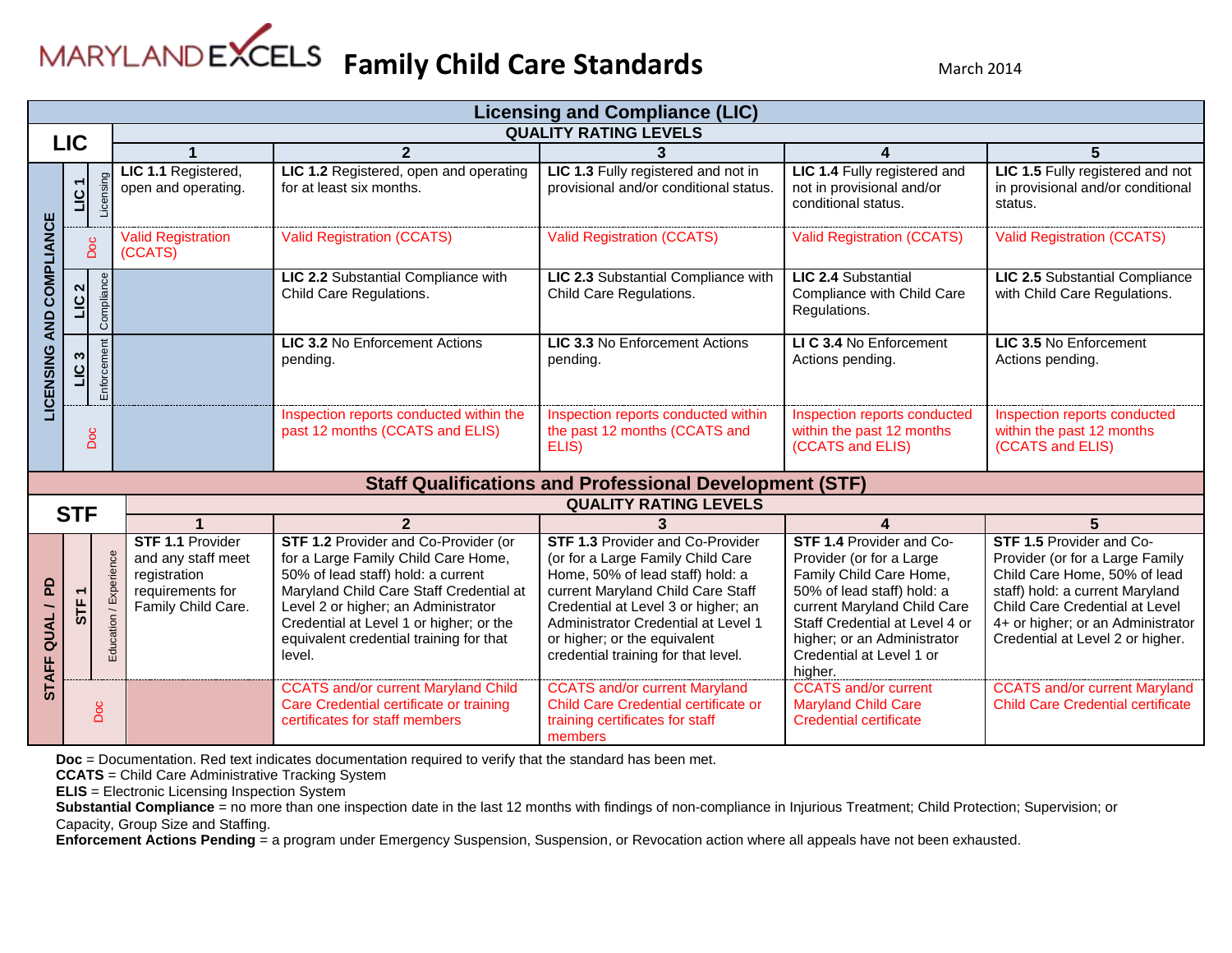|                      | <b>Accreditation and Rating Scales (ACR)</b> |                                            |                      |                                                                                                              |                                                                                                                                                                                              |                                                                                                                                                                                                                                               |                                                                                                                                                                                                                                              |  |  |  |
|----------------------|----------------------------------------------|--------------------------------------------|----------------------|--------------------------------------------------------------------------------------------------------------|----------------------------------------------------------------------------------------------------------------------------------------------------------------------------------------------|-----------------------------------------------------------------------------------------------------------------------------------------------------------------------------------------------------------------------------------------------|----------------------------------------------------------------------------------------------------------------------------------------------------------------------------------------------------------------------------------------------|--|--|--|
|                      | <b>QUALITY RATING LEVELS</b><br><b>ACR</b>   |                                            |                      |                                                                                                              |                                                                                                                                                                                              |                                                                                                                                                                                                                                               |                                                                                                                                                                                                                                              |  |  |  |
|                      |                                              |                                            | $\blacktriangleleft$ | $\mathbf{2}$                                                                                                 |                                                                                                                                                                                              |                                                                                                                                                                                                                                               | 5                                                                                                                                                                                                                                            |  |  |  |
| <b>ACCREDITATION</b> | $\overline{\phantom{0}}$<br><b>ACR</b>       | Accreditation                              |                      | ACR 1.2 Within the past 12<br>months, the provider has<br>completed MSDE approved<br>Accreditation Training. | ACR 1.3 Within the past 12<br>months, the provider has visited<br>or had a conversation with an<br>NAFCC accredited family child<br>care provider.                                           | <b>ACR 1.4 Accreditation self-study</b><br>completed and validation visit<br>requested.                                                                                                                                                       | <b>ACR 1.5 Accreditation awarded</b><br>by NAFCC and the program<br>remains in good standing with<br>accrediting body.                                                                                                                       |  |  |  |
|                      |                                              | Doc                                        |                      | <b>Accreditation Reflection and</b><br><b>Planning form</b>                                                  | <b>Accreditation Visit Verification</b><br>form                                                                                                                                              | Documentation from accrediting<br>organization that visit has been<br>requested                                                                                                                                                               | Letter or certificate of<br>accreditation award,<br>documentation from accrediting<br>organization that annual report<br>has been received.                                                                                                  |  |  |  |
|                      | <b>ACR</b>                                   | Child Care Program<br>Assessment<br>Family |                      |                                                                                                              | <b>ACR 2.3 Self-assessment</b><br>conducted using FCCERS-R.                                                                                                                                  | <b>ACR 2.4 FCCERS-R conducted</b><br>by an approved assessor<br>according to the schedule<br>established by MSDE.                                                                                                                             | <b>ACR 2.5 FCCERS-R conducted</b><br>by an approved assessor<br>according to the schedule<br>established by MSDE.                                                                                                                            |  |  |  |
| <b>SCALE</b>         |                                              | Doc                                        |                      |                                                                                                              | <b>Rating Scale Score Sheet</b>                                                                                                                                                              | <b>Rating Scale Score Sheet</b><br>completed by MSDE assessor                                                                                                                                                                                 | <b>Rating Scale Score Sheet</b><br>completed by MSDE                                                                                                                                                                                         |  |  |  |
| RATING               | $\boldsymbol{\omega}$<br><b>ACR</b>          | Program Improvement                        |                      |                                                                                                              | <b>ACR 3.3 Process for continuous</b><br>quality improvement developed,<br>informed by FCCERS-R<br>assessment and program<br>priorities, including school<br>readiness goals and objectives. | <b>ACR 3.4 Process for continuous</b><br>quality improvement developed<br>and implemented, informed by<br>FCCERS-R assessment,<br>accreditation self-study, and<br>program priorities, including<br>school readiness goals and<br>objectives. | <b>ACR 3.5 Process for continuous</b><br>quality improvement developed<br>and implemented, informed by<br>FCCERS-R assessment,<br>accreditation standards, and<br>program priorities, including<br>school readiness goals and<br>objectives. |  |  |  |
|                      |                                              | Doc                                        |                      |                                                                                                              | Program improvement Plan<br>addressing any subscale score<br>below 4.0 and school readiness<br>goals and objectives, a<br>statement of the process of<br>program improvement.                | Program improvement Plan<br>addressing any subscale score<br>below 4.5 and school readiness<br>goals and objectives, a<br>statement of the process of<br>program improvement                                                                  | Program improvement Plan<br>addressing any subscale score<br>below 5.0 and school readiness<br>goals and objectives, a<br>statement of the process of<br>program improvement                                                                 |  |  |  |

**FCCERS** = Family Child Care Environment Rating Scale

**Accreditation Training** may include: webinar, accreditation orientation, conference, seminar, or workshop.

**Accreditation Reflection and Planning form** available in the Maryland EXCELS online system.

**Accreditation Visit Verification form** available in the Maryland EXCELS online system.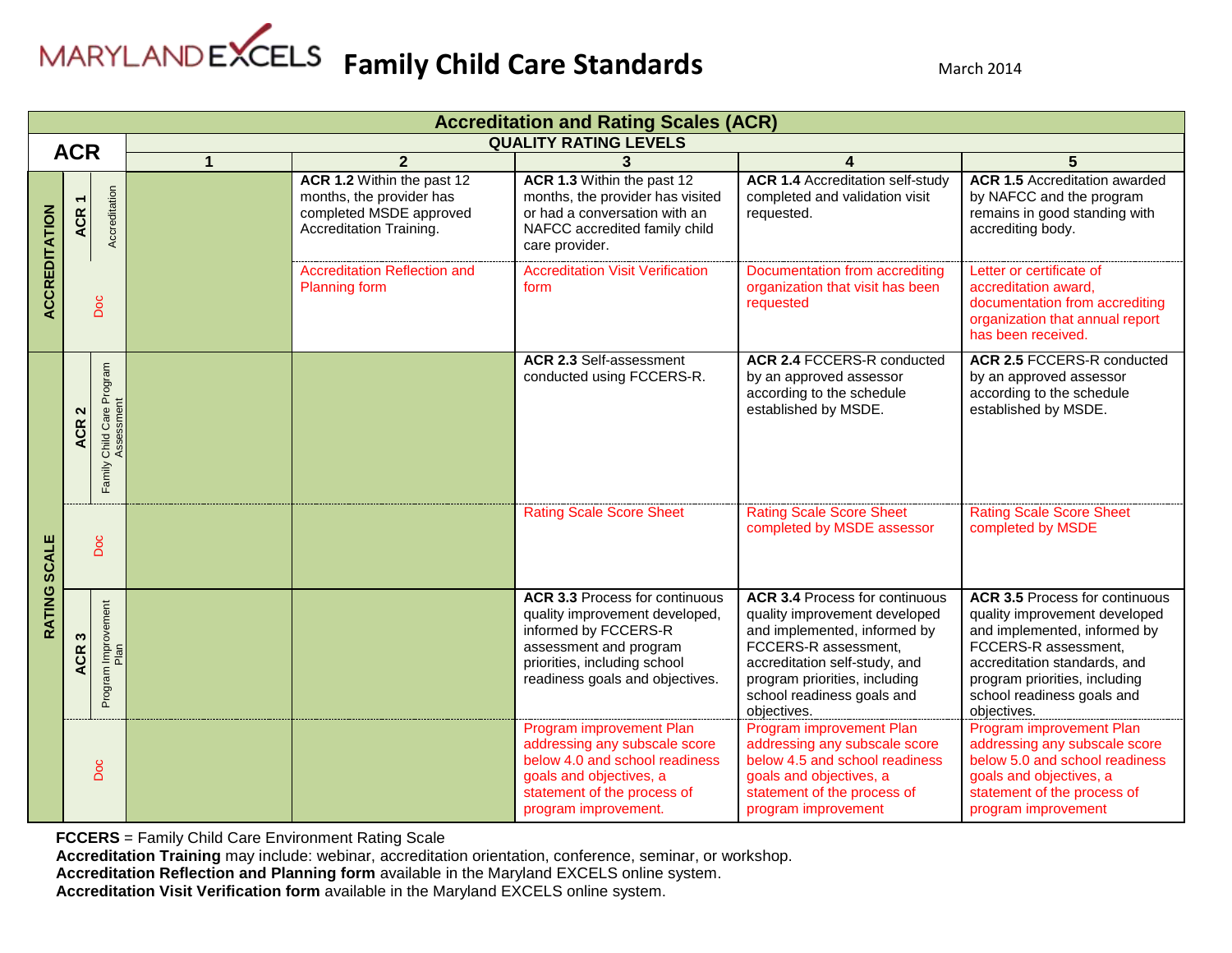|                    |                            | <b>Developmentally Appropriate Learning and Practice (DAP)</b> |                                                                                                                                                                                                                                                     |                                                                                                                                                                                                                                                                  |                                                                                                                                                                                                                                                                                                                                                                     |                                                                                                                                                                                                                                                                                                                                                                  |                                                                                                                                                                                                                                                                                                                                                                     |  |  |
|--------------------|----------------------------|----------------------------------------------------------------|-----------------------------------------------------------------------------------------------------------------------------------------------------------------------------------------------------------------------------------------------------|------------------------------------------------------------------------------------------------------------------------------------------------------------------------------------------------------------------------------------------------------------------|---------------------------------------------------------------------------------------------------------------------------------------------------------------------------------------------------------------------------------------------------------------------------------------------------------------------------------------------------------------------|------------------------------------------------------------------------------------------------------------------------------------------------------------------------------------------------------------------------------------------------------------------------------------------------------------------------------------------------------------------|---------------------------------------------------------------------------------------------------------------------------------------------------------------------------------------------------------------------------------------------------------------------------------------------------------------------------------------------------------------------|--|--|
| <b>DAP</b>         |                            |                                                                |                                                                                                                                                                                                                                                     |                                                                                                                                                                                                                                                                  | <b>QUALITY RATING LEVELS</b>                                                                                                                                                                                                                                                                                                                                        |                                                                                                                                                                                                                                                                                                                                                                  |                                                                                                                                                                                                                                                                                                                                                                     |  |  |
|                    |                            |                                                                | 1                                                                                                                                                                                                                                                   | $\overline{2}$                                                                                                                                                                                                                                                   | 3                                                                                                                                                                                                                                                                                                                                                                   | 4                                                                                                                                                                                                                                                                                                                                                                | 5                                                                                                                                                                                                                                                                                                                                                                   |  |  |
|                    | <b>DAP</b>                 | Environment                                                    | DAP 1.1 Children of all<br>abilities are provided<br>with opportunities to<br>interact with their<br>peers in a<br>developmentally<br>appropriate<br>environment that offers<br>a balance of child<br>initiated and teacher<br>directed activities. | DAP 1.2 Children are provided<br>with opportunities to interact<br>with their peers in a<br>developmentally appropriate<br>environment welcoming of<br>children of all abilities that offers<br>a balance of child initiated and<br>teacher directed activities. | DAP 1.3 Children are provided<br>with opportunities to interact<br>with their peers in a<br>developmentally appropriate<br>environment welcoming of<br>children of all abilities that offers<br>a balance of child initiated and<br>teacher directed activities<br>reflecting the interests of the<br>children, their primary language,<br>and cultural background. | DAP 1.4 Children are provided with<br>opportunities to interact with their<br>peers in a developmentally<br>appropriate environment<br>welcoming of children of all abilities<br>that offers a balance of child<br>initiated and teacher directed<br>activities reflecting the interests of<br>the children, their primary<br>language, and cultural background. | DAP 1.5 Children are provided<br>with opportunities to interact with<br>their peers in a developmentally<br>appropriate environment<br>welcoming of children of all<br>abilities that offers a balance of<br>child initiated and teacher directed<br>activities reflecting the interests of<br>the children, their primary<br>language, and cultural<br>background. |  |  |
|                    | Doc                        |                                                                | <b>Daily Schedule</b>                                                                                                                                                                                                                               | Daily Schedule and Philosophy<br><b>Statement</b>                                                                                                                                                                                                                | Daily Schedule and Philosophy<br><b>Statement</b>                                                                                                                                                                                                                                                                                                                   | <b>Daily Schedule and Philosophy</b><br><b>Statement</b>                                                                                                                                                                                                                                                                                                         | Daily Schedule and Philosophy<br><b>Statement</b>                                                                                                                                                                                                                                                                                                                   |  |  |
| CARE AND EDUCATION | $\boldsymbol{\sim}$<br>DAP | Learning Materials                                             |                                                                                                                                                                                                                                                     | DAP 2.2 Materials are:<br>developmentally appropriate;<br>accessible; reflect children's<br>interests; and support children<br>of all abilities.                                                                                                                 | DAP 2.3 Materials are:<br>developmentally appropriate;<br>accessible; promote multiple<br>modes of exploration and<br>learning; reflect children's<br>interests; and support children<br>of all abilities.                                                                                                                                                          | DAP 2.4 Materials are:<br>developmentally appropriate;<br>accessible; promote multiple<br>modes of exploration and learning;<br>reflect children's interests, culture,<br>and language; and support children<br>of all abilities.                                                                                                                                | DAP 2.5 Materials are:<br>developmentally appropriate;<br>accessible; promote multiple<br>modes of exploration and learning;<br>reflect children's interests, culture,<br>and language; support children of<br>all abilities; and are rotated.                                                                                                                      |  |  |
|                    | Doc                        |                                                                |                                                                                                                                                                                                                                                     | <b>Statement describing selection</b><br>and use of learning materials                                                                                                                                                                                           | <b>Statement describing selection</b><br>and use of learning materials                                                                                                                                                                                                                                                                                              | Statement describing selection and<br>use of learning materials                                                                                                                                                                                                                                                                                                  | Statement describing selection<br>and use of learning materials                                                                                                                                                                                                                                                                                                     |  |  |
|                    | S<br>DAP                   | Guidance<br>Positive                                           | DAP 3.1 Provider and<br>any staff use positive<br>behavioral supports<br>and strategies with<br>children that include<br>providing choices and<br>using redirection.                                                                                | DAP 3.2 Provider and any<br>staff use positive behavioral<br>supports and strategies with<br>children that include: providing<br>choices, using redirection, and<br>clear rules and expectations.                                                                | DAP 3.3 Provider and any staff<br>use positive behavioral supports<br>and strategies with children that<br>include: providing choices;<br>using redirection, reflection, and<br>problem solving; and clear rules<br>and expectations.                                                                                                                               | DAP 3.4 Provider and any staff use<br>positive behavioral supports and<br>strategies with children that<br>include: providing choices; using<br>redirection, reflection, and problem<br>solving; and clear rules and<br>expectations developed with input<br>from the children.                                                                                  | DAP 3.5 Provider and any staff<br>use positive behavioral supports<br>and strategies with children that<br>include: providing choices; using<br>redirection, reflection, and problem<br>solving; and clear rules and<br>expectations developed with input<br>from the children.                                                                                     |  |  |
|                    |                            | Doc                                                            | <b>Written Policy for</b><br>positive behavioral<br>practices (Discipline<br>Policy)                                                                                                                                                                | <b>Written Policy for positive</b><br>behavioral practices                                                                                                                                                                                                       | <b>Written Policy for positive</b><br>behavioral practices                                                                                                                                                                                                                                                                                                          | <b>Written Policy for positive</b><br>behavioral practices                                                                                                                                                                                                                                                                                                       | <b>Written Policy for positive</b><br>behavioral practices                                                                                                                                                                                                                                                                                                          |  |  |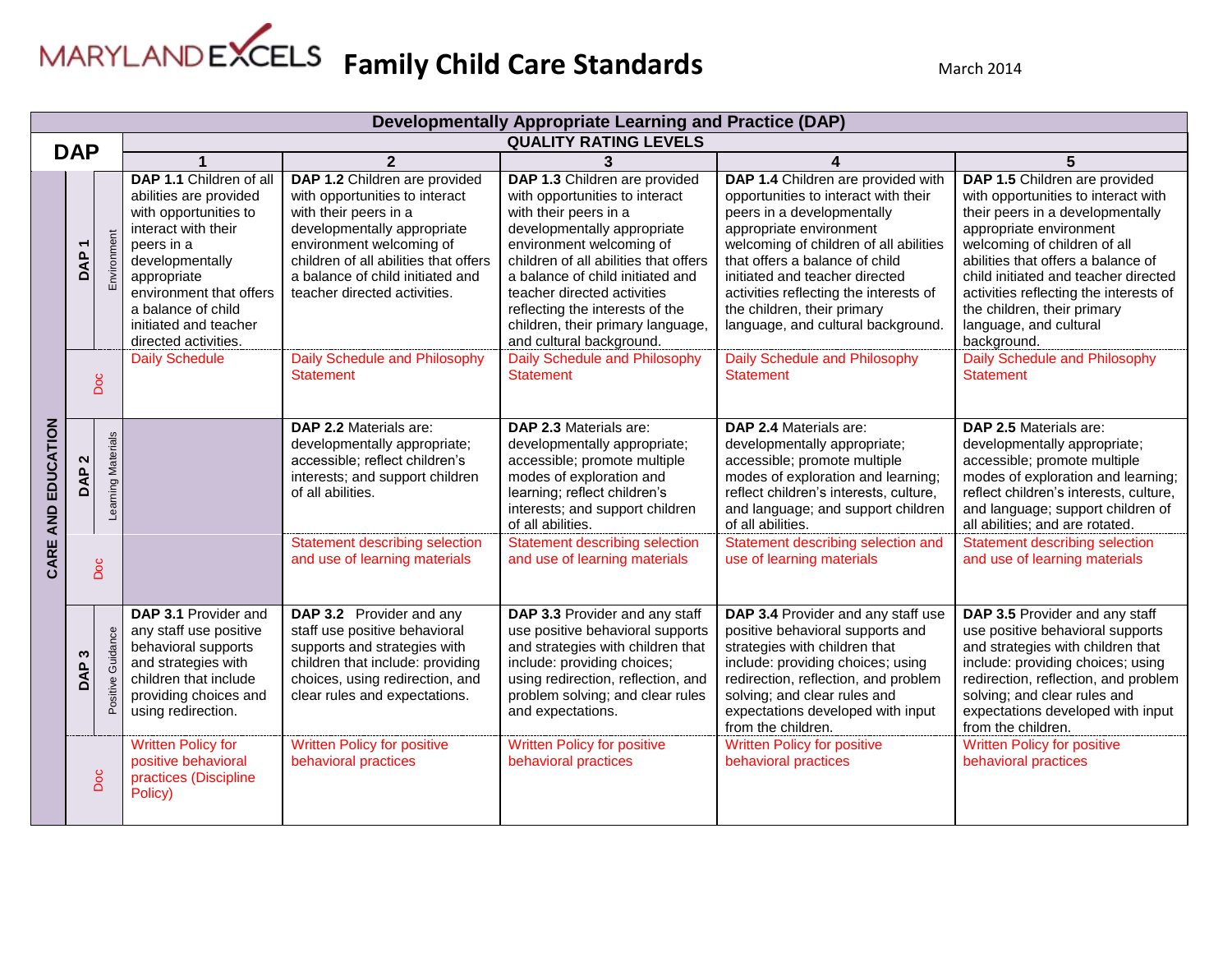

|                   | Developmentally Appropriate Learning and Practice (Continued) |                   |                                                                                                                                                                                                |                                                                                                                                                                                                                                             |                                                                                                                                                                                                                                                                                            |                                                                                                                                                                                                                                                                                                                                                          |                                                                                                                                                                                                                                                                                                                                                                                                            |  |  |
|-------------------|---------------------------------------------------------------|-------------------|------------------------------------------------------------------------------------------------------------------------------------------------------------------------------------------------|---------------------------------------------------------------------------------------------------------------------------------------------------------------------------------------------------------------------------------------------|--------------------------------------------------------------------------------------------------------------------------------------------------------------------------------------------------------------------------------------------------------------------------------------------|----------------------------------------------------------------------------------------------------------------------------------------------------------------------------------------------------------------------------------------------------------------------------------------------------------------------------------------------------------|------------------------------------------------------------------------------------------------------------------------------------------------------------------------------------------------------------------------------------------------------------------------------------------------------------------------------------------------------------------------------------------------------------|--|--|
|                   |                                                               |                   |                                                                                                                                                                                                |                                                                                                                                                                                                                                             | <b>QUALITY RATING LEVELS</b>                                                                                                                                                                                                                                                               |                                                                                                                                                                                                                                                                                                                                                          |                                                                                                                                                                                                                                                                                                                                                                                                            |  |  |
| <b>DAP</b>        |                                                               |                   | 1                                                                                                                                                                                              | $\mathbf{2}$                                                                                                                                                                                                                                | 3                                                                                                                                                                                                                                                                                          |                                                                                                                                                                                                                                                                                                                                                          | 5                                                                                                                                                                                                                                                                                                                                                                                                          |  |  |
|                   | 4<br><b>DAP</b>                                               | Curriculum        |                                                                                                                                                                                                | DAP 4.2 MSDE Healthy<br>Beginnings, Maryland Early<br>Learning Standards or state-<br>recommended or recognized<br>curriculum guides the lesson<br>planning process.                                                                        | DAP 4.3 MSDE Healthy<br>Beginnings, Maryland Early<br>Learning Standards, or state-<br>recommended or recognized<br>curriculum guides the lesson<br>planning process.                                                                                                                      | DAP 4.4 Implementation of a<br>curriculum that is aligned with<br>Maryland Early Learning Standards<br>and/or state-recommended or<br>recognized curriculum.                                                                                                                                                                                             | DAP 4.5 Implementation of a state<br>recommended or recognized<br>curriculum.                                                                                                                                                                                                                                                                                                                              |  |  |
| <b>STRATEGIES</b> | <b>LC</b><br>DAP                                              | Planning          |                                                                                                                                                                                                | DAP 5.2 Lesson plans include<br>age-appropriate activities<br>reflective of children's interests<br>and skills; address the<br>developmental needs of each<br>and every child; and include<br>information from an IFSP/IEP, if<br>provided. | DAP 5.3 Lesson plans include<br>age-appropriate, domain-based<br>activities reflective of children's<br>interests and skills; address the<br>developmental needs of each<br>and every child; are informed by<br>observations; and include<br>information from an IFSP/IEP, if<br>provided. | DAP 5.4 Lesson plans include age-<br>appropriate, domain-based<br>activities reflective of children's<br>interests and skills; address the<br>developmental needs of each and<br>every child; are informed by<br>observations and information<br>gained from families about their<br>children; and include information<br>from an IFSP/IEP, if provided. | DAP 5.5 Lesson plans include<br>culturally competent, age-<br>appropriate, domain-based<br>activities reflective of children's<br>interests and skills; address the<br>developmental needs of each and<br>every child; are informed by<br>ongoing assessments,<br>observations, and information<br>gained from families about their<br>children; and include information<br>from an IFSP/IEP, if provided. |  |  |
|                   |                                                               | Doc               |                                                                                                                                                                                                | Curriculum statement, lesson<br>planning process statement                                                                                                                                                                                  | Curriculum statement, lesson<br>planning process statement                                                                                                                                                                                                                                 | Curriculum statement, lesson<br>planning process statement                                                                                                                                                                                                                                                                                               | Curriculum statement, lesson<br>planning process statement                                                                                                                                                                                                                                                                                                                                                 |  |  |
| TEACHING          | ဖ<br>DAP                                                      | plementation<br>Ξ | <b>DAP 6.1 Activities are</b><br>individualized to<br>address the<br>developmental needs<br>of each and every<br>child and are informed<br>by information from<br>an IFSP/IEP, if<br>provided. | DAP 6.2 Activities provide<br>opportunities for whole group,<br>small group and individual<br>learning experiences and<br>include adequate time for<br>transitions, literacy, and reading<br>opportunities.                                 | DAP 6.3 Domain-based<br>activities provide opportunities<br>for whole group, small group<br>and individual learning<br>experiences that include<br>adequate time for transitions,<br>literacy, and reading<br>opportunities.                                                               | <b>DAP 6.4 Domain-based activities</b><br>provide opportunities for whole<br>group, small group and individual<br>learning experiences that include<br>adequate time for transitions,<br>literacy, and reading opportunities.                                                                                                                            | <b>DAP 6.5 Domain-based activities</b><br>provide opportunities for whole<br>group, small group and individual<br>learning experiences that include<br>adequate time for transitions,<br>literacy, and reading opportunities.                                                                                                                                                                              |  |  |
|                   |                                                               | Doc               | Daily Schedule or<br>lesson plan                                                                                                                                                               | Recent lesson plan, Daily<br><b>Schedule</b>                                                                                                                                                                                                | Recent lesson plan, Daily<br><b>Schedule</b>                                                                                                                                                                                                                                               | Recent lesson plan, Daily Schedule                                                                                                                                                                                                                                                                                                                       | Recent lesson plan, Daily<br><b>Schedule</b>                                                                                                                                                                                                                                                                                                                                                               |  |  |
|                   | ൨<br>Ā                                                        | Screen Time       |                                                                                                                                                                                                | DAP 7.2 Television, computers<br>or other media devices are used<br>only when directly related to<br>facilitated learning experiences;<br>and no screen time for children<br>under the age of 2.                                            | DAP 7.3 Television, computers<br>or other media devices are used<br>only when directly related to<br>facilitated learning experiences;<br>and no screen time for children<br>under the age of 2.                                                                                           | DAP 7.4 Television, computers or<br>other media devices are used only<br>when directly related to facilitated<br>learning experiences; and no<br>screen time for children under the<br>age of 2.                                                                                                                                                         | DAP 7.5 Television, computers or<br>other media devices are used only<br>when directly related to facilitated<br>learning experiences; and no<br>screen time for children under the<br>age of 2.                                                                                                                                                                                                           |  |  |
|                   | Doc                                                           |                   |                                                                                                                                                                                                | Statement of policy regarding<br>screen time                                                                                                                                                                                                | Statement of policy regarding<br>screen time                                                                                                                                                                                                                                               | Statement of policy regarding<br>screen time                                                                                                                                                                                                                                                                                                             | Statement of policy regarding<br>screen time                                                                                                                                                                                                                                                                                                                                                               |  |  |

**Healthy Beginnings** = *Healthy Beginnings: Supporting Development and Learning from Birth through Three Years of Age* 

**Domains for children Birth through Three Years of Age** = Personal and Social Development, Language Development, Cognitive Development, and Physical Development **Domains for children Three through Five Years of Age** = Social and Personal Development, Language and Literacy, Mathematical Thinking, Scientific Thinking, Social Studies, the Arts, and Physical Development and Health

**IFSP** = Individualized Family Service Plan **IEP** = Individualized Education Program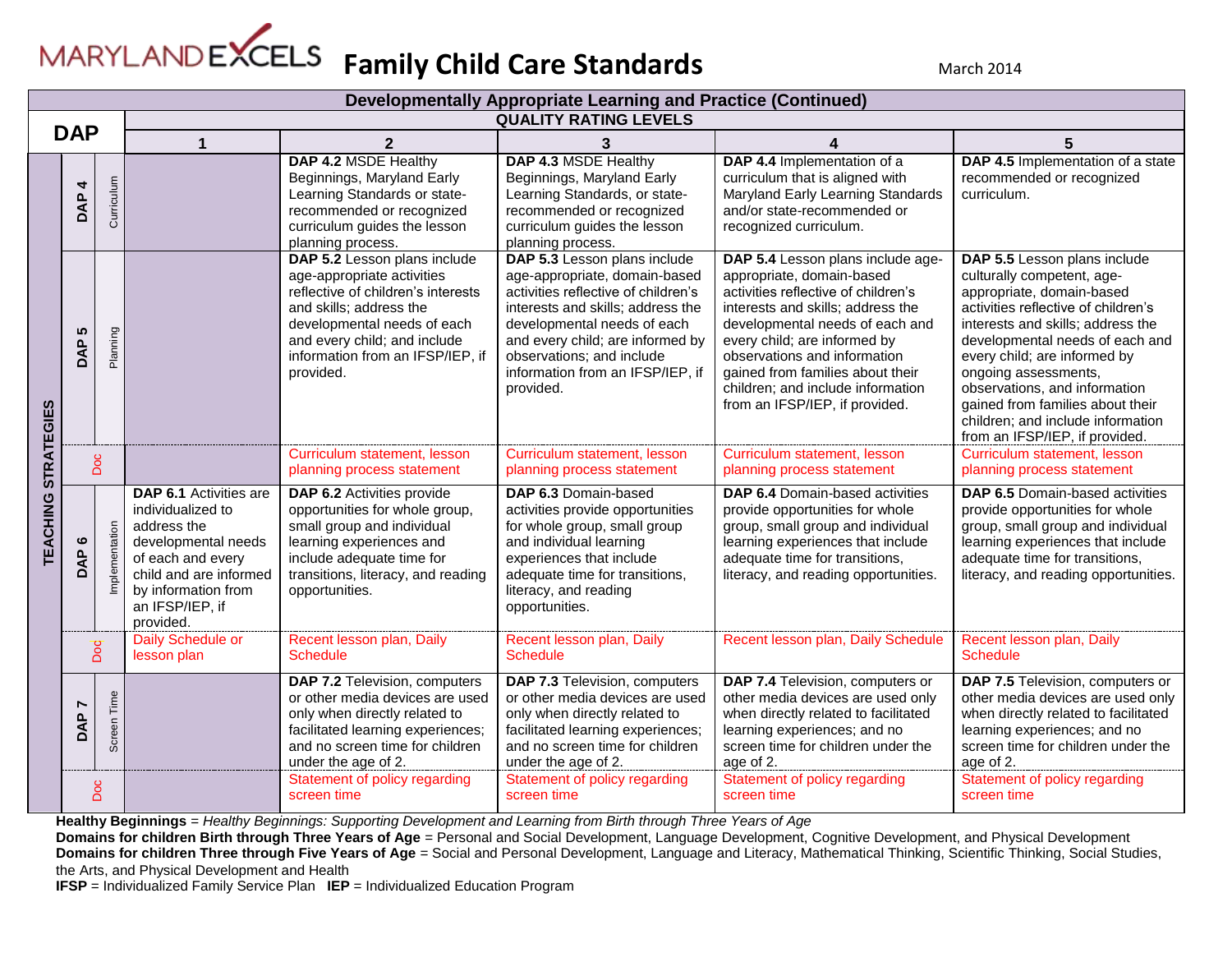

|                                         | <b>Developmentally Appropriate Learning and Practice (Continued)</b> |                           |                                                                                                                                                                                                                                                                                                            |                                                                                                                                                                                                                                                                                                      |                                                                                                                                                                                                                                                                                                      |                                                                                                                                                                                                                                                                                                |                                                                                                                                                                                                                                                                                          |  |
|-----------------------------------------|----------------------------------------------------------------------|---------------------------|------------------------------------------------------------------------------------------------------------------------------------------------------------------------------------------------------------------------------------------------------------------------------------------------------------|------------------------------------------------------------------------------------------------------------------------------------------------------------------------------------------------------------------------------------------------------------------------------------------------------|------------------------------------------------------------------------------------------------------------------------------------------------------------------------------------------------------------------------------------------------------------------------------------------------------|------------------------------------------------------------------------------------------------------------------------------------------------------------------------------------------------------------------------------------------------------------------------------------------------|------------------------------------------------------------------------------------------------------------------------------------------------------------------------------------------------------------------------------------------------------------------------------------------|--|
|                                         |                                                                      |                           |                                                                                                                                                                                                                                                                                                            |                                                                                                                                                                                                                                                                                                      | <b>QUALITY RATING LEVELS</b>                                                                                                                                                                                                                                                                         |                                                                                                                                                                                                                                                                                                |                                                                                                                                                                                                                                                                                          |  |
| <b>DAP</b>                              |                                                                      |                           |                                                                                                                                                                                                                                                                                                            | $\overline{2}$                                                                                                                                                                                                                                                                                       | 3                                                                                                                                                                                                                                                                                                    |                                                                                                                                                                                                                                                                                                |                                                                                                                                                                                                                                                                                          |  |
| <b>PROGRESS</b><br><b>DEVELOPMENTAL</b> | Screening<br>$\infty$<br><b>DAP</b><br>Dev                           |                           | DAP 8.1 Developmental<br>screenings are<br>conducted on all children<br>(Birth through age 5)<br>within 90 days of<br>enrollment and at<br>scheduled intervals as<br>determined by MSDE;<br>results are shared with<br>families, and referrals<br>are made when<br>appropriate.<br>(Date to be determined) | DAP 8.2 Developmental<br>screenings are conducted<br>on all children (Birth<br>through age 5) within 90<br>days of enrollment and at<br>scheduled intervals as<br>determined by MSDE;<br>results are shared with<br>families, and referrals are<br>made when appropriate.<br>(Date to be determined) | DAP 8.3 Developmental<br>screenings are conducted<br>on all children (Birth<br>through age 5) within 90<br>days of enrollment and at<br>scheduled intervals as<br>determined by MSDE;<br>results are shared with<br>families, and referrals are<br>made when appropriate.<br>(Date to be determined) | DAP 8.4 Developmental<br>screenings are conducted on all<br>children (Birth through age 5)<br>within 90 days of enrollment and<br>at scheduled intervals as<br>determined by MSDE; results are<br>shared with families, and referrals<br>are made when appropriate.<br>(Date to be determined) | DAP 8.5 Developmental screenings are<br>conducted on all children (Birth through age<br>5) within 90 days of enrollment and at<br>scheduled intervals as determined by MSDE;<br>results are shared with families, and referrals<br>are made when appropriate.<br>(Date to be determined) |  |
|                                         | Doc                                                                  |                           | To be determined                                                                                                                                                                                                                                                                                           | To be determined                                                                                                                                                                                                                                                                                     | To be determined                                                                                                                                                                                                                                                                                     | To be determined                                                                                                                                                                                                                                                                               | To be determined                                                                                                                                                                                                                                                                         |  |
| <b>AND</b><br>ASSESSMENT                | ၜ<br><b>DAP</b>                                                      | Developmental<br>Progress |                                                                                                                                                                                                                                                                                                            | <b>DAP 9.2 Provider observes</b><br>children's developmental<br>progress.                                                                                                                                                                                                                            | DAP 9.3 Provider<br>observes children's<br>progress using<br>developmental checklists.                                                                                                                                                                                                               | <b>DAP 9.4 Provider observes</b><br>children's progress using<br>developmental checklists that are<br>either designed for or aligned with<br>the curriculum.                                                                                                                                   | <b>DAP 9.5 Provider observes children's</b><br>progress and conducts ongoing<br>assessments that include: observation and<br>anecdotal records; portfolios; and checklists<br>that are either designed for or aligned with<br>the curriculum.                                            |  |
|                                         |                                                                      | Doc                       |                                                                                                                                                                                                                                                                                                            | Statement of observation<br>practices                                                                                                                                                                                                                                                                | Statement of observation<br>practices, developmental<br>checklist                                                                                                                                                                                                                                    | Statement of observation<br>practices, developmental checklist                                                                                                                                                                                                                                 | Statement of observation and assessment<br>practices, sample child assessment tools                                                                                                                                                                                                      |  |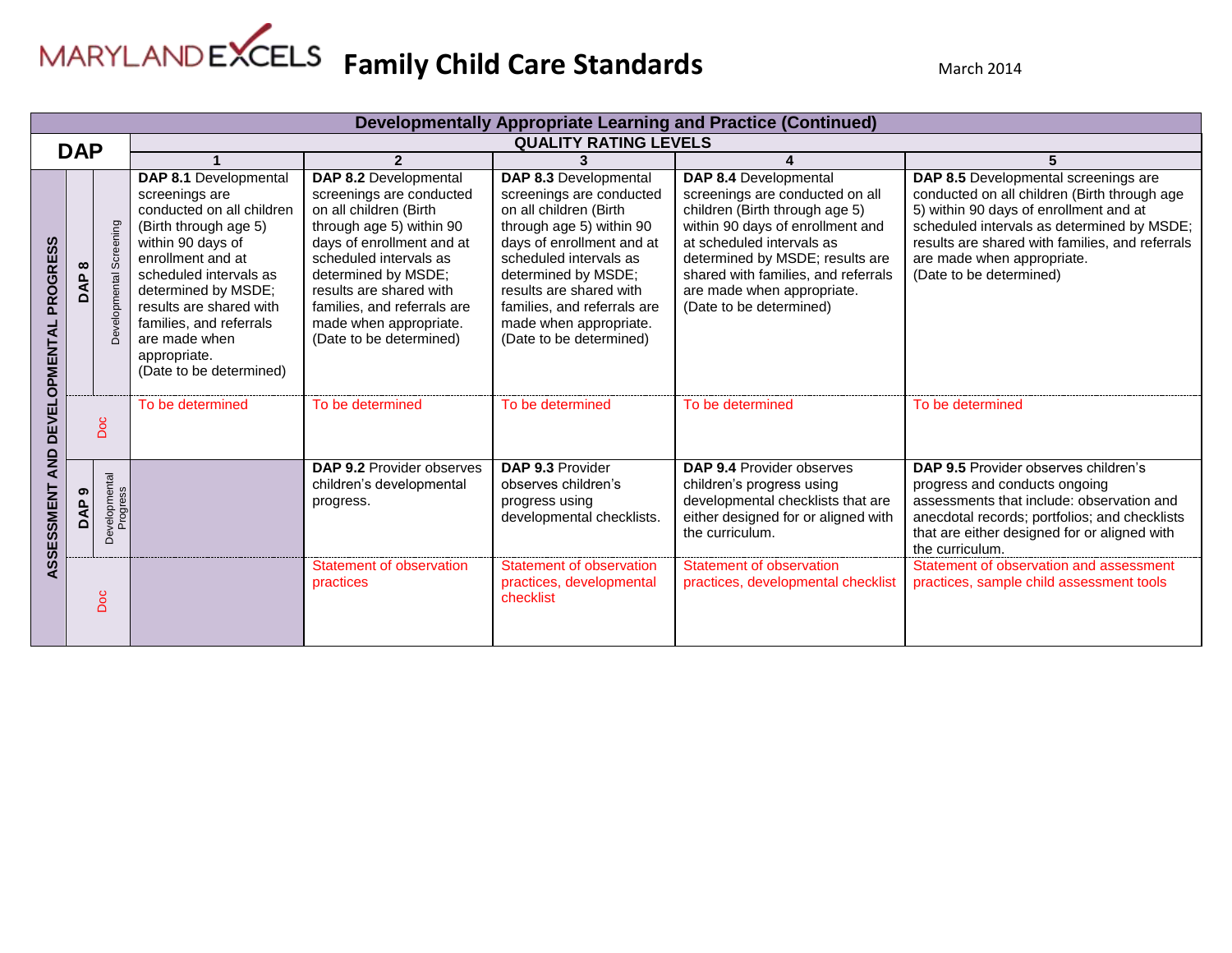

|          |                                 | <b>Administrative Policies and Practices (ADM)</b> |                                                                                                                                                                                                                                        |                                                                                                                                                                                                                            |                                                                                                                                                                                                                                                                                                      |                                                                                                                                                                                                                                                                                                                                                                                          |                                                                                                                                                                                                                                                                                                                                                                                             |  |  |  |
|----------|---------------------------------|----------------------------------------------------|----------------------------------------------------------------------------------------------------------------------------------------------------------------------------------------------------------------------------------------|----------------------------------------------------------------------------------------------------------------------------------------------------------------------------------------------------------------------------|------------------------------------------------------------------------------------------------------------------------------------------------------------------------------------------------------------------------------------------------------------------------------------------------------|------------------------------------------------------------------------------------------------------------------------------------------------------------------------------------------------------------------------------------------------------------------------------------------------------------------------------------------------------------------------------------------|---------------------------------------------------------------------------------------------------------------------------------------------------------------------------------------------------------------------------------------------------------------------------------------------------------------------------------------------------------------------------------------------|--|--|--|
|          | <b>ADM</b>                      |                                                    |                                                                                                                                                                                                                                        |                                                                                                                                                                                                                            | <b>QUALITY RATING LEVELS</b>                                                                                                                                                                                                                                                                         |                                                                                                                                                                                                                                                                                                                                                                                          |                                                                                                                                                                                                                                                                                                                                                                                             |  |  |  |
|          |                                 |                                                    | $\mathbf{1}$                                                                                                                                                                                                                           | $\overline{2}$                                                                                                                                                                                                             | $\mathbf{3}$                                                                                                                                                                                                                                                                                         | 4                                                                                                                                                                                                                                                                                                                                                                                        | 5                                                                                                                                                                                                                                                                                                                                                                                           |  |  |  |
|          | <b>ADM</b>                      | Information and Policies                           | <b>ADM 1.1</b><br>Information<br>provided to families<br>includes policies<br>and practices for:<br>health and safety;<br>tuition/enrollment;<br>and inclusion of<br>children with<br>disabilities or<br>special health care<br>needs. | <b>ADM 1.2 Information</b><br>provided to families<br>includes policies and<br>practices for: health and<br>safety; tuition/enrollment;<br>and inclusion of children<br>with disabilities or special<br>health care needs. | <b>ADM 1.3 Information provided</b><br>to families includes a mission<br>and/or philosophy statement<br>and policies and practices for:<br>health and safety; positive<br>behavior practices;<br>tuition/enrollment; and inclusion<br>of children with disabilities or<br>special health care needs. | ADM 1.4 Information provided to families<br>includes a mission and/or philosophy<br>statement and policies and practices<br>for: health and safety; positive behavior<br>practices; tuition/enrollment; inclusion of<br>children with disabilities or special health<br>care needs; communicating with<br>families; physical fitness; nutrition; and<br>curriculum and child assessment. | ADM 1.5 Information provided to<br>families includes a mission and/or<br>philosophy statement and policies and<br>practices for: health and safety;<br>positive behavior practices;<br>tuition/enrollment; inclusion of children<br>with disabilities or special health care<br>needs; communicating with families;<br>physical fitness; nutrition; and<br>curriculum and child assessment. |  |  |  |
|          | $\mathbf{\Omega}$<br><b>ADM</b> | Receipt of<br>Policies                             |                                                                                                                                                                                                                                        |                                                                                                                                                                                                                            |                                                                                                                                                                                                                                                                                                      | <b>ADM 2.4 Families provided with</b><br>information upon enrollment and written<br>receipt is documented.                                                                                                                                                                                                                                                                               | ADM 2.5 Families provided with<br>information upon enrollment and<br>written receipt is documented.                                                                                                                                                                                                                                                                                         |  |  |  |
|          | Doc                             |                                                    | Family handbook,<br>written agreement<br>or contract                                                                                                                                                                                   | Family handbook, written<br>agreement or contract                                                                                                                                                                          | Family handbook, written<br>agreement or contract                                                                                                                                                                                                                                                    | Family handbook, written agreement or<br>contract, and one signed receipt                                                                                                                                                                                                                                                                                                                | Family handbook, written agreement or<br>contract, and one signed receipt                                                                                                                                                                                                                                                                                                                   |  |  |  |
| FAMILIES | ADM <sub>3</sub>                | CACFP                                              |                                                                                                                                                                                                                                        |                                                                                                                                                                                                                            | <b>ADM 3.3 Provider participates</b><br>in the Child and Adult Care<br>Food Program (CACFP).                                                                                                                                                                                                         | ADM 3.4 Provider participates in the<br>Child and Adult Care Food Program<br>(CACFP).                                                                                                                                                                                                                                                                                                    | ADM 3.5 Provider participates in the<br>Child and Adult Care Food Program<br>(CACFP).                                                                                                                                                                                                                                                                                                       |  |  |  |
|          |                                 | Doc                                                |                                                                                                                                                                                                                                        |                                                                                                                                                                                                                            | <b>CACFP</b> participation verified by<br>MSDE or Ineligibility/Non-<br>Participation form                                                                                                                                                                                                           | <b>CACFP</b> participation verified by MSDE<br>or Ineligibility/Non-Participation form                                                                                                                                                                                                                                                                                                   | <b>CACFP</b> participation verified by MSDE<br>or Ineligibility/Non-Participation form                                                                                                                                                                                                                                                                                                      |  |  |  |
|          | <b>ADM</b>                      | <b>Nutritious Meals and Snacks</b>                 |                                                                                                                                                                                                                                        |                                                                                                                                                                                                                            | <b>ADM 4.3 Provider serves fresh</b><br>fruits and/or vegetables at least<br>twice a week, and monitors<br>meals provided from home and<br>supplements as necessary to<br>ensure that children are<br>receiving nutritious, balanced<br>meals and snacks.                                            | ADM 4.4 Provider serves whole grains,<br>fresh fruits and/or vegetables at least<br>three times a week, and limits fat, sugar<br>and salt in food served by the program.<br>The program monitors meals provided<br>from home and supplements as<br>necessary to ensure that children are<br>receiving nutritious, balanced meals and<br>snacks.                                          | ADM 4.5 Provider serves whole grains,<br>fresh fruits and/or vegetables at least<br>four times a week, and limits fat, sugar<br>and salt in food served by the program.<br>The program monitors meals provided<br>from home and supplements as<br>necessary to ensure that children are<br>receiving nutritious, balanced meals<br>and snacks.                                              |  |  |  |
|          |                                 | Doc                                                |                                                                                                                                                                                                                                        |                                                                                                                                                                                                                            | Nutrition Policy, copy of a<br>weekly menu served within the<br>past month                                                                                                                                                                                                                           | Nutrition Policy, copy of a weekly menu<br>served within the past month                                                                                                                                                                                                                                                                                                                  | Nutrition Policy, copy of a weekly menu<br>served within the past month                                                                                                                                                                                                                                                                                                                     |  |  |  |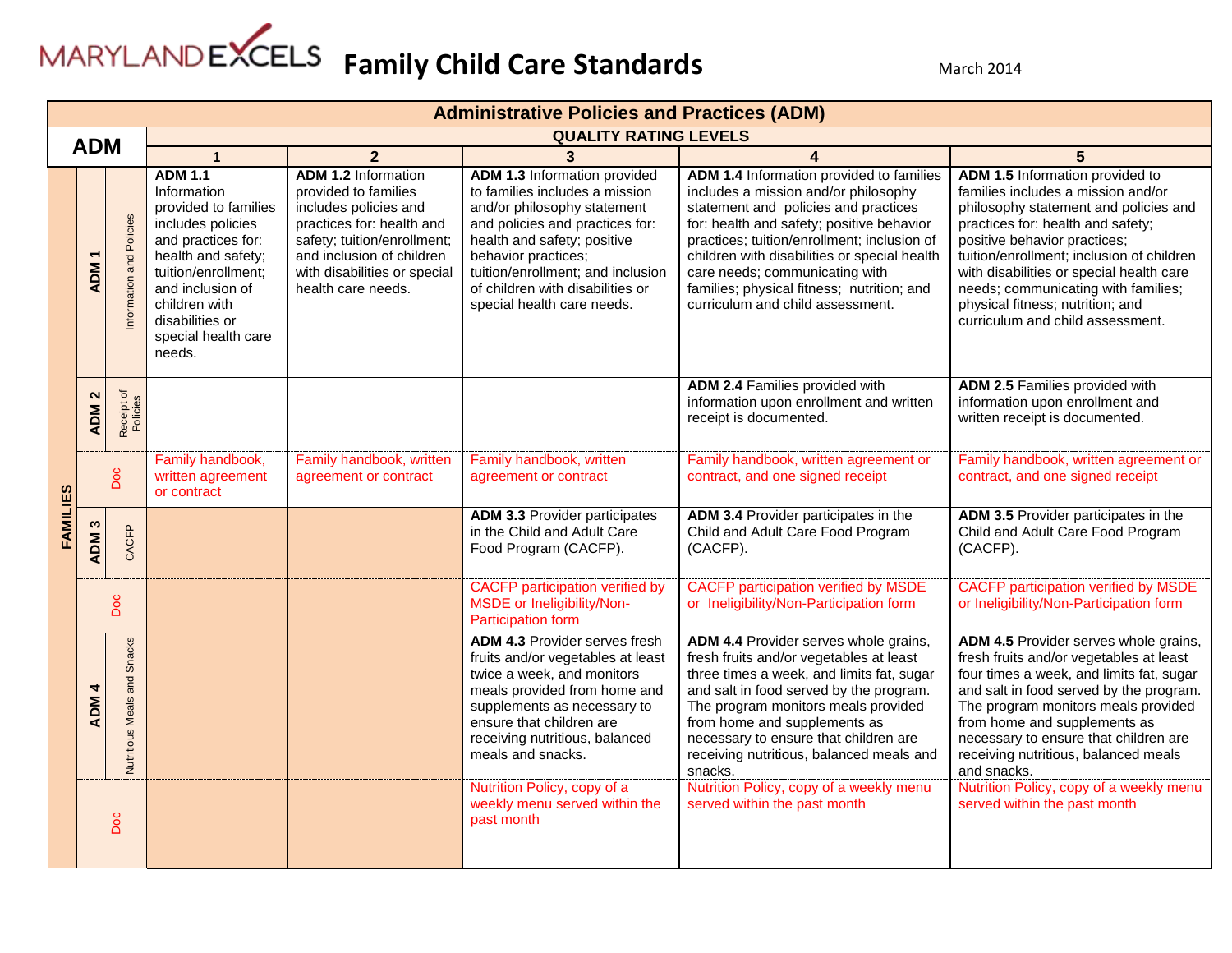|             | <b>Administrative Policies and Practices (Continued)</b> |                      |                                                                                                                                                                                                                   |                                                                                                                                                                                                             |                                                                                                                                                                                                          |                                                                                                                                                                                                    |                                                                                                                                                                                                    |  |  |  |
|-------------|----------------------------------------------------------|----------------------|-------------------------------------------------------------------------------------------------------------------------------------------------------------------------------------------------------------------|-------------------------------------------------------------------------------------------------------------------------------------------------------------------------------------------------------------|----------------------------------------------------------------------------------------------------------------------------------------------------------------------------------------------------------|----------------------------------------------------------------------------------------------------------------------------------------------------------------------------------------------------|----------------------------------------------------------------------------------------------------------------------------------------------------------------------------------------------------|--|--|--|
|             |                                                          |                      |                                                                                                                                                                                                                   |                                                                                                                                                                                                             | <b>QUALITY RATING LEVELS</b>                                                                                                                                                                             |                                                                                                                                                                                                    |                                                                                                                                                                                                    |  |  |  |
| <b>ADM</b>  |                                                          |                      |                                                                                                                                                                                                                   | $\overline{2}$                                                                                                                                                                                              | 3                                                                                                                                                                                                        |                                                                                                                                                                                                    | 5                                                                                                                                                                                                  |  |  |  |
|             | ADM <sub>5</sub>                                         | Family<br>Engagement |                                                                                                                                                                                                                   | <b>ADM 5.2 Families</b><br>provided with at least two<br>different types of<br>opportunities to be<br>engaged in the program.                                                                               | ADM 5.3 Families provided with<br>at least three different types of<br>opportunities to be engaged in<br>the program.                                                                                    | ADM 5.4 Families provided with at least<br>four different types of opportunities to be<br>engaged in the program.                                                                                  | ADM 5.5 Families provided with at<br>least five different types of<br>opportunities to be engaged in the<br>program.                                                                               |  |  |  |
|             |                                                          | Doc                  |                                                                                                                                                                                                                   | <b>Examples of family</b><br>engagement<br>opportunities                                                                                                                                                    | <b>Examples of family</b><br>engagement opportunities                                                                                                                                                    | Examples of family engagement<br>opportunities                                                                                                                                                     | Examples of family engagement<br>opportunities                                                                                                                                                     |  |  |  |
|             | ဖ<br><b>ADM</b>                                          | Conference<br>Family | ADM 6.1 Provider<br>conducts family<br>conferences.                                                                                                                                                               | ADM 6.2 Provider<br>conducts family<br>conferences at least<br>once a year.                                                                                                                                 | <b>ADM 6.3 Provider conducts</b><br>family conferences at least once<br>a year.                                                                                                                          | ADM 6.4 Provider conducts family<br>conferences at least twice a year.                                                                                                                             | <b>ADM 6.5 Provider conducts family</b><br>conferences at least twice a year.                                                                                                                      |  |  |  |
| (Continued) |                                                          | Doc                  | Conference<br>schedule, sign-up<br>sheet                                                                                                                                                                          | Conference schedule,<br>sign-up sheet                                                                                                                                                                       | Conference schedule, sign-up<br>sheet                                                                                                                                                                    | Conference schedule, sign-up sheet                                                                                                                                                                 | Conference schedule, sign-up sheet                                                                                                                                                                 |  |  |  |
| FAMILIES    | ADM                                                      | / IEP<br>FSP         | ADM 7.1 Copy of a<br>child's IFSP/IEP is<br>requested and<br>provider works with<br>the family and early<br>intervention or<br>special education<br>service providers to<br>support child and<br>family outcomes. | ADM 7.2 Copy of a<br>child's IFSP/IEP is<br>requested and provider<br>works with the family and<br>early intervention or<br>special education service<br>providers to support child<br>and family outcomes. | ADM 7.3 Copy of a child's<br>IFSP/IEP is requested and<br>provider works with the family<br>and early intervention or special<br>education service providers to<br>support child and family<br>outcomes. | ADM 7.4 Copy of a child's IFSP/IEP is<br>requested and provider works with the<br>family and early intervention or special<br>education service providers to support<br>child and family outcomes. | ADM 7.5 Copy of a child's IFSP/IEP is<br>requested and provider works with the<br>family and early intervention or special<br>education service providers to support<br>child and family outcomes. |  |  |  |
|             |                                                          | <b>Doc</b>           | Enrollment/intake<br>documentation,<br>schedule of early<br>intervention or<br>special education<br>services (if<br>applicable)                                                                                   | Enrollment/intake<br>documentation, schedule<br>of early intervention or<br>special education<br>services (if applicable)                                                                                   | Enrollment/intake<br>documentation, schedule of<br>early intervention or special<br>education services (if<br>applicable)                                                                                | Enrollment/intake documentation,<br>schedule of early intervention or special<br>education services (if applicable)                                                                                | Enrollment/intake documentation,<br>schedule of early intervention or<br>special education services (if<br>applicable)                                                                             |  |  |  |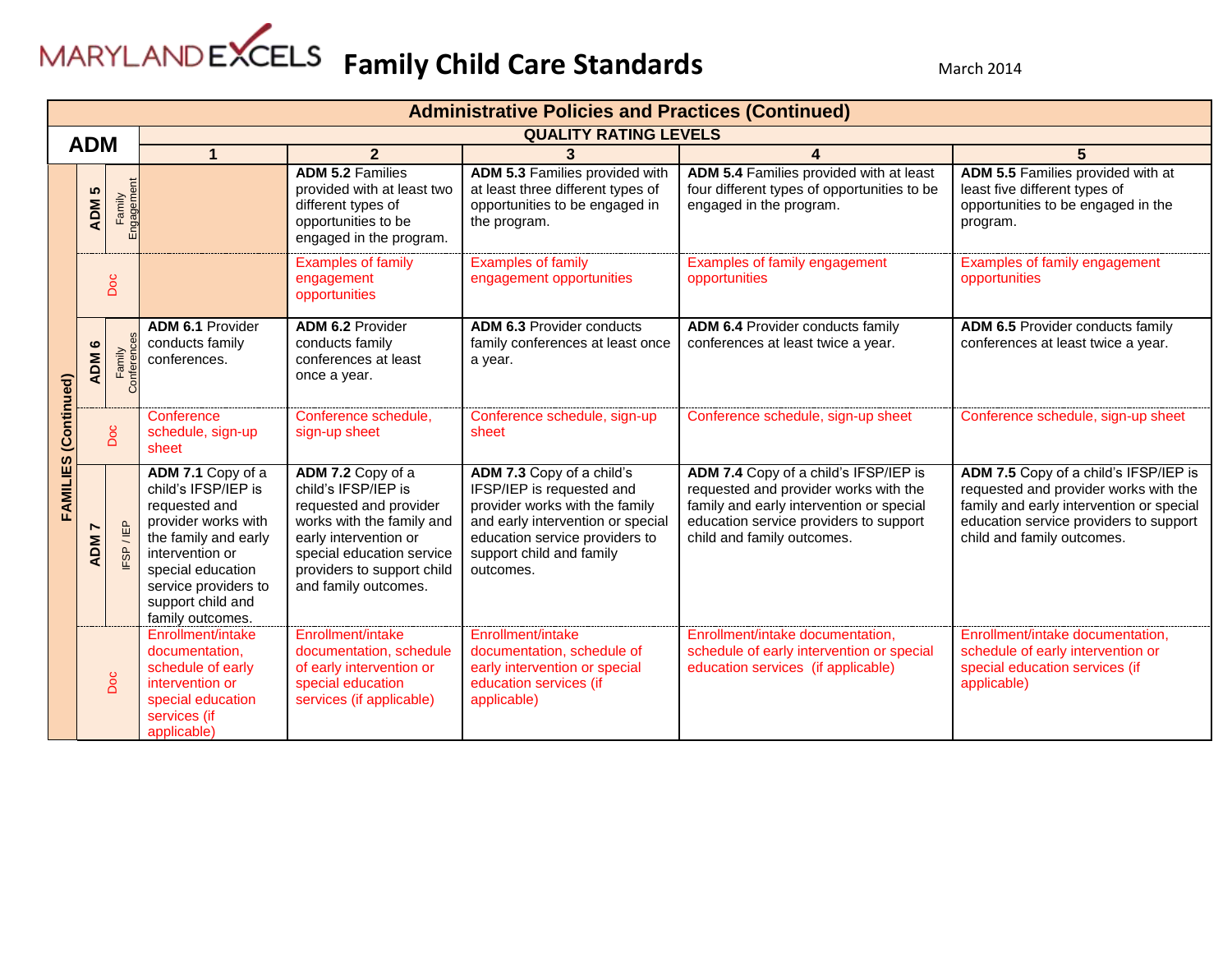| <b>Administrative Policies and Practices (Continued)</b> |                             |                              |                                    |                                                                             |                                                                                                                                             |                                                                                                                                                                                                                                                                                                                                                                                     |                                                                                                                                                                                                                                                                                                                                                                                        |  |  |
|----------------------------------------------------------|-----------------------------|------------------------------|------------------------------------|-----------------------------------------------------------------------------|---------------------------------------------------------------------------------------------------------------------------------------------|-------------------------------------------------------------------------------------------------------------------------------------------------------------------------------------------------------------------------------------------------------------------------------------------------------------------------------------------------------------------------------------|----------------------------------------------------------------------------------------------------------------------------------------------------------------------------------------------------------------------------------------------------------------------------------------------------------------------------------------------------------------------------------------|--|--|
| <b>ADM</b>                                               |                             |                              |                                    |                                                                             |                                                                                                                                             | <b>QUALITY RATING LEVELS</b>                                                                                                                                                                                                                                                                                                                                                        |                                                                                                                                                                                                                                                                                                                                                                                        |  |  |
|                                                          |                             |                              | $\overline{1}$                     | $\overline{2}$                                                              | $\overline{3}$                                                                                                                              | $\overline{\mathbf{4}}$                                                                                                                                                                                                                                                                                                                                                             | $5\phantom{.}$                                                                                                                                                                                                                                                                                                                                                                         |  |  |
|                                                          | $\infty$<br>ADM             | <b>Staff Meetings</b>        |                                    | <b>ADM 8.2 Staff meetings</b><br>conducted at least four<br>times per year. | <b>ADM 8.3 Staff meetings</b><br>conducted monthly.                                                                                         | ADM 8.4 Staff meetings conducted monthly.                                                                                                                                                                                                                                                                                                                                           | ADM 8.5 Staff meetings conducted monthly.                                                                                                                                                                                                                                                                                                                                              |  |  |
|                                                          |                             | Doc                          |                                    | Yearly staff meeting<br>schedule, at least one<br>agenda and sign-in sheet  | Yearly staff meeting<br>schedule, at least one<br>agenda and sign-in sheet                                                                  | Yearly staff meeting schedule, at least one<br>agenda and sign-in sheet                                                                                                                                                                                                                                                                                                             | Yearly staff meeting schedule, at least one<br>agenda and sign-in sheet                                                                                                                                                                                                                                                                                                                |  |  |
|                                                          | ၈<br><b>ADM</b>             | Performance<br>Evaluation    |                                    | ADM 9.2 Staff<br>performance is evaluated<br>at least annually.             | <b>ADM 9.3 Staff performance</b><br>is evaluated in writing at<br>least annually.                                                           | ADM 9.4 Staff performance is evaluated in<br>writing at least annually, and as needed for<br>professional improvement.                                                                                                                                                                                                                                                              | ADM 9.5 Staff performance is evaluated in<br>writing at least annually, and as needed for<br>professional improvement.                                                                                                                                                                                                                                                                 |  |  |
|                                                          | Doc                         |                              | Performance evaluation<br>schedule |                                                                             | Performance evaluation<br>Performance evaluation schedule and<br>schedule and performance<br>performance evaluation tool<br>evaluation tool |                                                                                                                                                                                                                                                                                                                                                                                     | Performance evaluation schedule and<br>performance evaluation tool                                                                                                                                                                                                                                                                                                                     |  |  |
| <b>STAFF</b>                                             | <b>ADM 10</b>               | Staff Policies and Handbook  |                                    | <b>ADM 10.2 Staff policies</b><br>developed.                                | ADM 10.3 Staff policies<br>developed and included in<br>written handbook.                                                                   | ADM 10.4 Staff policies developed and<br>included in written handbook provided to all<br>staff members at hire, which includes policies<br>and procedures related to: health; safety;<br>child development; inclusion of children with<br>disabilities and special health care needs;<br>training; positive behavior practices; and staff<br>roles, responsibilities, and benefits. | ADM 10.5 Staff policies developed and<br>included in written handbook provided to all<br>staff members at hire, which includes<br>policies and procedures related to: health;<br>safety; child development; inclusion of<br>children with disabilities and special health<br>care needs; training; positive behavior<br>practices; and staff roles, responsibilities,<br>and benefits. |  |  |
|                                                          | $\ddot{+}$<br><b>ADM</b>    | Staff Receipt of<br>Handbook |                                    |                                                                             |                                                                                                                                             | <b>ADM 11.4 Provider maintains written receipt</b><br>of staff handbook from all employees.                                                                                                                                                                                                                                                                                         | ADM 11.5 Provider maintains written receipt<br>of staff handbook from all employees.                                                                                                                                                                                                                                                                                                   |  |  |
|                                                          |                             | Doc                          |                                    | <b>Statement of staff</b><br>policies                                       | <b>Staff handbook</b>                                                                                                                       | Staff handbook and one signed receipt                                                                                                                                                                                                                                                                                                                                               | Staff handbook and one signed receipt                                                                                                                                                                                                                                                                                                                                                  |  |  |
|                                                          | $\frac{1}{2}$<br><b>ADM</b> | Salary and<br>Benefits       |                                    |                                                                             | <b>ADM 12.3 Incremental</b><br>salary scale based on<br>education and experience.                                                           | ADM 12.4 Incremental salary scale based on<br>education and experience; employee<br>benefits.                                                                                                                                                                                                                                                                                       | ADM 12.5 Incremental salary scale based<br>on education and experience; employee<br>benefits.                                                                                                                                                                                                                                                                                          |  |  |
|                                                          |                             | Doc                          |                                    |                                                                             | <b>Current salary scale</b>                                                                                                                 | Current salary scale, description of employee<br>benefits                                                                                                                                                                                                                                                                                                                           | Current salary scale, description of<br>employee benefits                                                                                                                                                                                                                                                                                                                              |  |  |